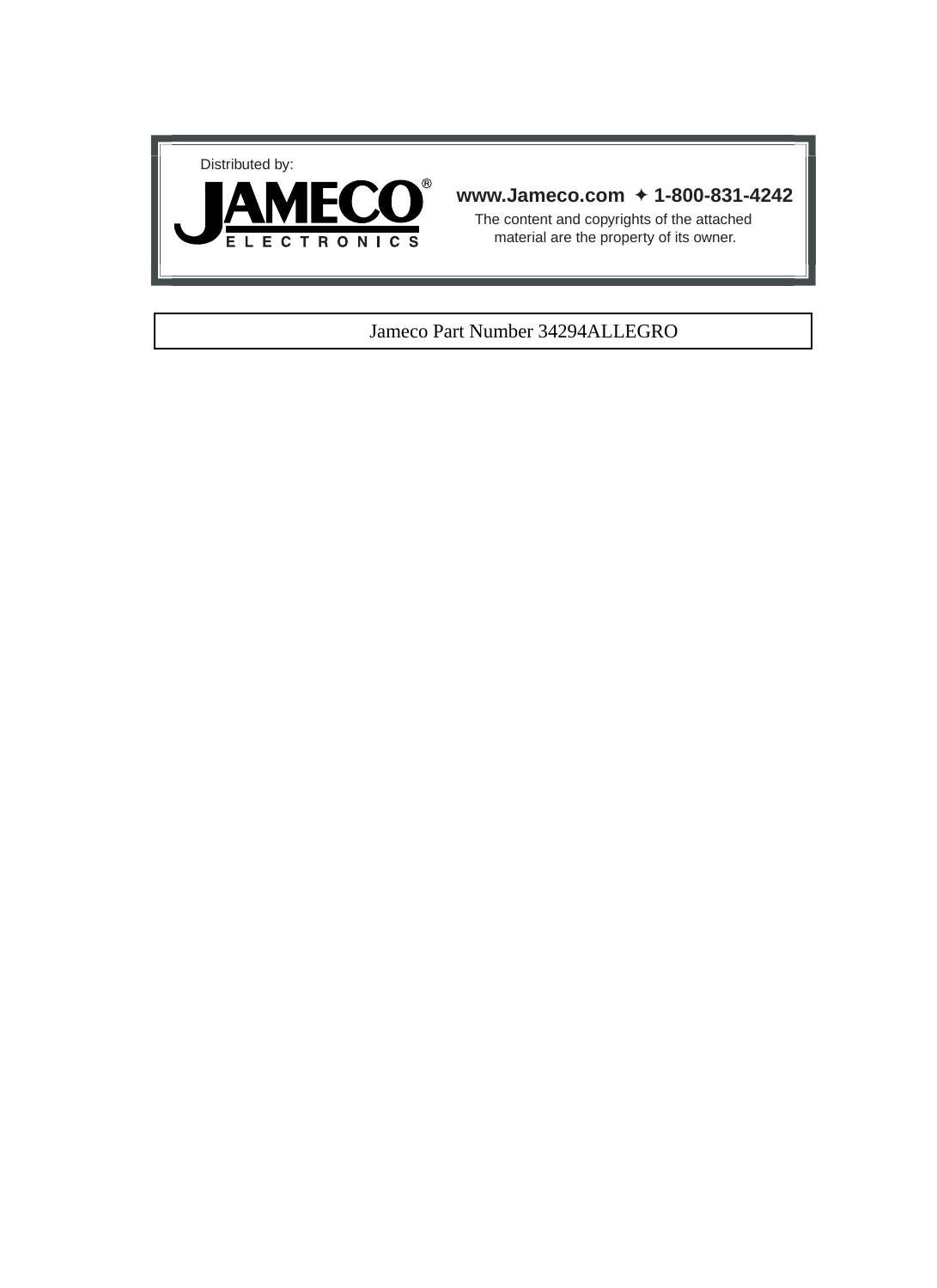# **A2003, A2004, A2023, and A2024**

## *High Voltage High Current Darlington Arrays*

| <b>Discontinued Product</b>                                                                                                                 |
|---------------------------------------------------------------------------------------------------------------------------------------------|
| These parts are no longer in production The device should not be<br>purchased for new design applications. Samples are no longer available. |
| Date of status change: October 31, 2005                                                                                                     |
| <b>Recommended Substitutions:</b>                                                                                                           |
|                                                                                                                                             |
|                                                                                                                                             |
| NOTE: For detailed information on purchasing options, contact your<br>local Allegro field applications engineer or sales representative.    |

*Allegro MicroSystems, Inc. reserves the right to make, from time to time, revisions to the anticipated product life cycle plan for a product to accommodate changes in production capabilities, alternative product availabilities, or market demand. The information included herein is believed to be accurate and reliable. However, Allegro MicroSystems, Inc. assumes no responsibility for its use; nor for any infringements of patents or other rights of third parties which may result from its use.*

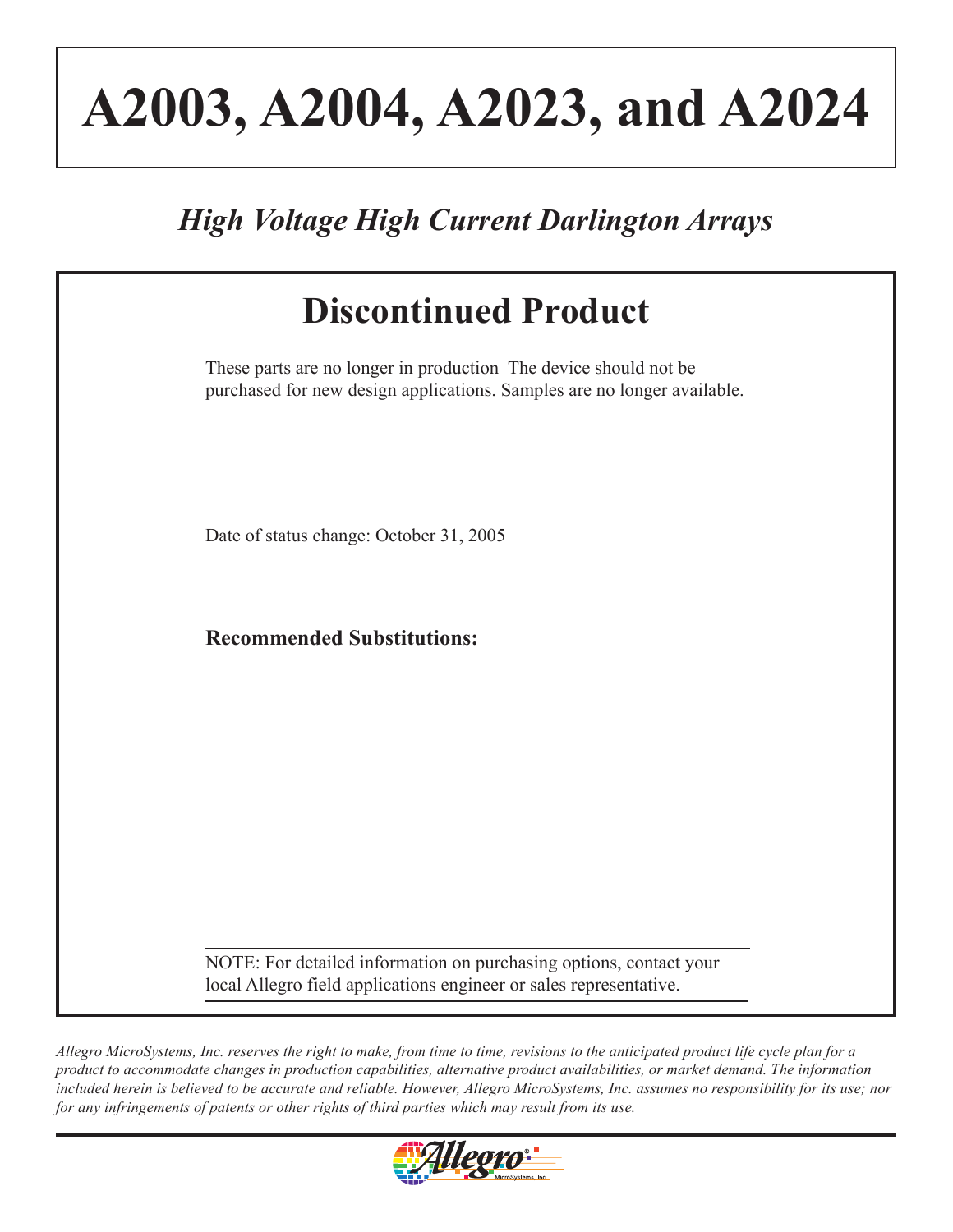## **2003 THRU 2024**

### *HIGH-VOLTAGE, HIGH-CURRENT DARLINGTON ARRAYS*



**Dwg. No. A-9594**

Note that the ULN20xxA series (dual in-line package) and ULN20xxL series (small-outline IC package) are electrically identical and share a common terminal number assignment.

#### **ABSOLUTE MAXIMUM RATINGS**

| Output Voltage, V <sub>CE</sub>         |
|-----------------------------------------|
| (ULN200xA and ULN200xL) $50V$           |
| (ULN202xA and ULN202xL) $95 V$          |
|                                         |
| Continuous Output Current,              |
|                                         |
| Continuous Input Current, $I_{N}$ 25 mA |
| Power Dissipation, $P_p$                |
|                                         |
| (total package) See Graph               |
| <b>Operating Temperature Range,</b>     |
|                                         |
| Storage Temperature Range,              |
|                                         |

Ideally suited for interfacing between low-level logic circuitry and multiple peripheral power loads, the Series ULN20xxA/L high-voltage, high-current Darlington arrays feature continuous load current ratings to 500 mA for each of the seven drivers. At an appropriate duty cycle depending on ambient temperature and number of drivers turned ON simultaneously, typical power loads totaling over 230 W (350 mA x 7, 95 V) can be controlled. Typical loads include relays, solenoids, stepping motors, magnetic print hammers, multiplexed LED and incandescent displays, and heaters. All devices feature open-collector outputs with integral clamp diodes.

The ULN2003A/L and ULN2023A/L have series input resistors selected for operation directly with 5 V TTL or CMOS. These devices will handle numerous interface needs — particularly those beyond the capabilities of standard logic buffers.

The ULN2004A/L and ULN2024A/L have series input resistors for operation directly from 6 to 15 V CMOS or PMOS logic outputs.

The ULN2003A/L and ULN2004A/L are the standard Darlington arrays. The outputs are capable of sinking 500 mA and will withstand at least 50 V in the OFF state. Outputs may be paralleled for higher load current capability. The ULN2023A/L and ULN2024A/L will withstand 95 V in the OFF state.

These Darlington arrays are furnished in 16-pin dual in-line plastic packages (suffix "A") and 16-lead surface-mountable SOICs (suffix "L"). All devices are pinned with outputs opposite inputs to facilitate ease of circuit board layout. All devices are rated for operation over the temperature range of -20 $\degree$ C to +85 $\degree$ C. Most (see matrix, next page) are also available for operation to  $-40^{\circ}$ C; to order, change the prefix from "ULN" to "ULQ".

#### **FEATURES**

- TTL, DTL, PMOS, or CMOS-Compatible Inputs
- Output Current to 500 mA
- Output Voltage to 95 V
- Transient-Protected Outputs
- Dual In-Line Plastic Package or Small-Outline IC Package

 $x =$  digit to identify specific device. Characteristic shown applies to family of devices with remaining digits as shown. See matrix on next page.

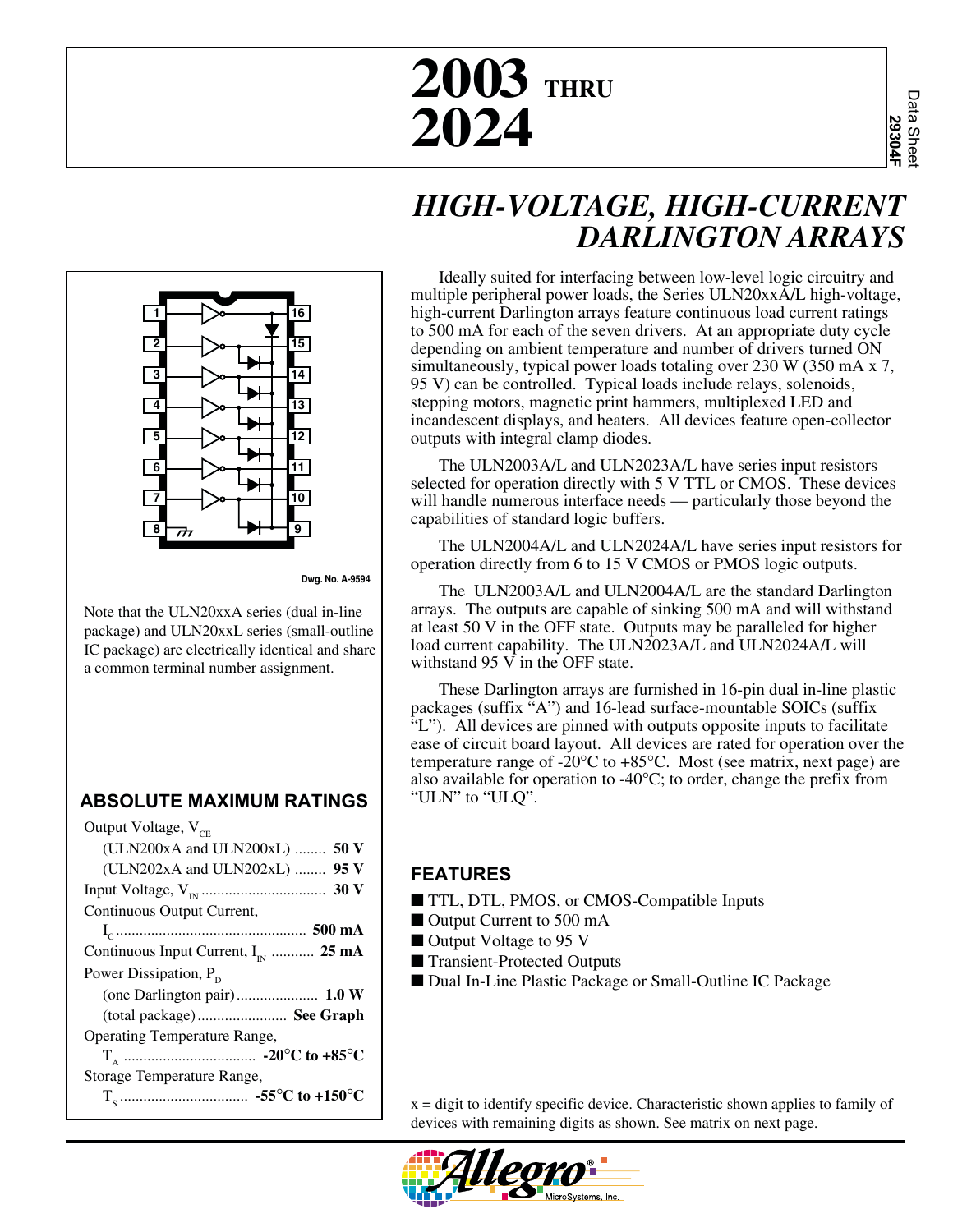| $V^{\text{CE(MAX)}}$     | 50 V                   | 95 V                               |  |  |
|--------------------------|------------------------|------------------------------------|--|--|
| C(MAX)                   | 500 mA                 | 500 mA                             |  |  |
| Logic                    | <b>Part Number</b>     |                                    |  |  |
| 5V<br>TTL, CMOS          | ULN2003A*<br>ULN2003L* | ULN2023A*<br><b>ULN2023L</b>       |  |  |
| $6 - 15$ V<br>CMOS, PMOS | ULN2004A*<br>ULN2004L* | <b>ULN2024A</b><br><b>ULN2024L</b> |  |  |

\*Also available for operation between -40°C and +85°C. To order, change prefix from "ULN" to "ULQ".





 $X =$  Digit to identify specific device. Specification shown applies to family of devices with remaining digits as shown. See matrix above.



115 Northeast Cutoff, Box 15036 Worcester, Massachusetts 01615-0036 (508) 853-5000 Copyright © 1974, 1998 Allegro MicroSystems, Inc.

#### **DEVICE PART NUMBER DESIGNATION**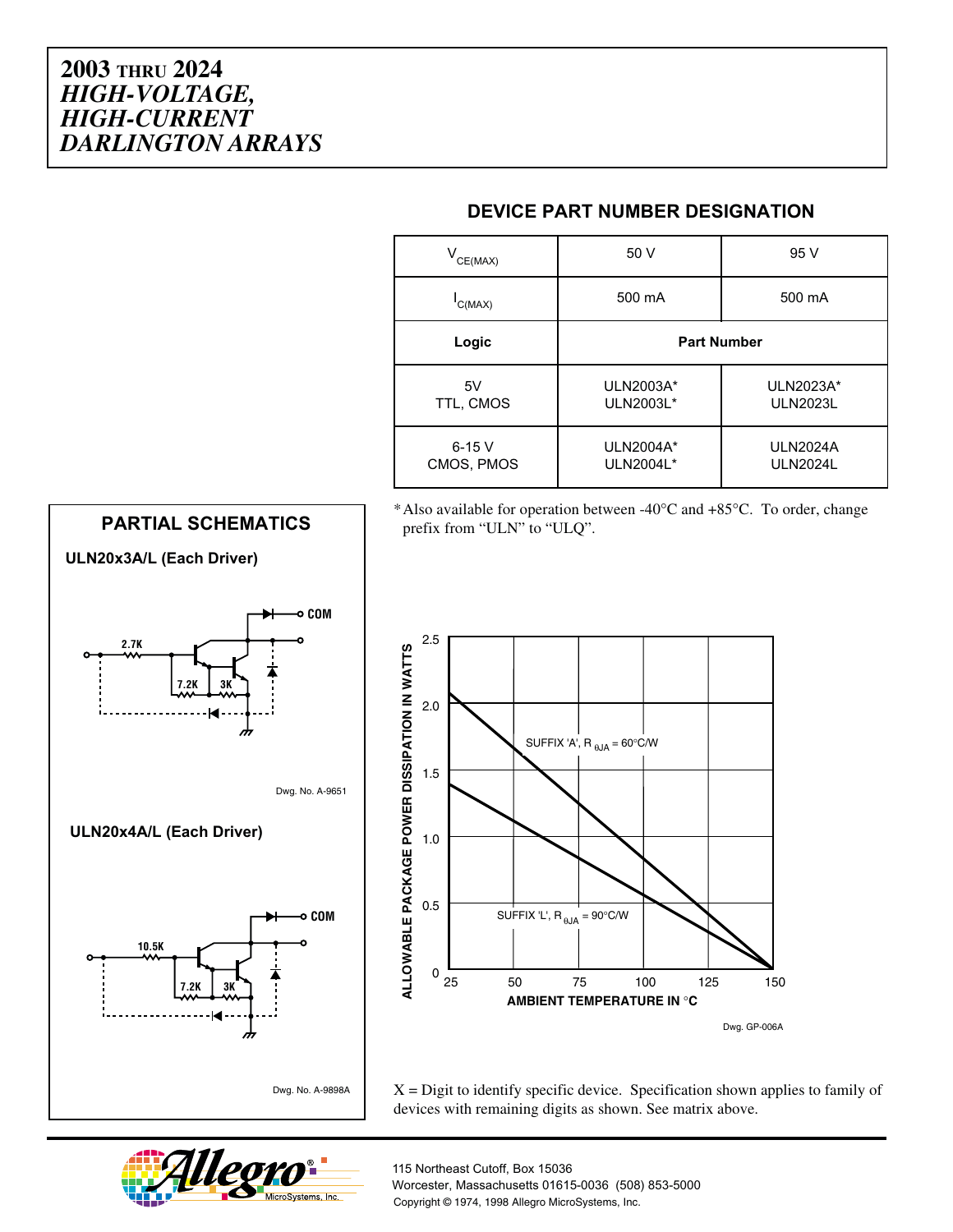#### **Types ULN2003A, ULN2003L, ULN2004A, and ULN2004L ELECTRICAL CHARACTERISTICS at +25**°**C (unless otherwise noted).**

|                                       |                  | <b>Test</b>    | <b>Applicable</b> |                                                                 |                          |                                  | <b>Limits</b>            |              |
|---------------------------------------|------------------|----------------|-------------------|-----------------------------------------------------------------|--------------------------|----------------------------------|--------------------------|--------------|
| <b>Characteristic</b>                 | Symbol           | Fig.           | <b>Devices</b>    | <b>Test Conditions</b>                                          | Min.                     | Typ.                             | Max.                     | <b>Units</b> |
| Output Leakage Current                | $I_{CEX}$        | 1A             | All               | $V_{CE}$ = 50 V, T <sub>A</sub> = 25°C                          | $\overline{\phantom{0}}$ | < 1                              | 50                       | μA           |
|                                       |                  |                |                   | $V_{CE}$ = 50 V, T <sub>A</sub> = 70°C                          | $\qquad \qquad$          | < 1                              | 100                      | μA           |
|                                       |                  | 1B             | <b>ULN2004A/L</b> | $V_{CE}$ = 50 V, T <sub>A</sub> = 70°C, V <sub>IN</sub> = 1.0 V | $\equiv$                 | < 5                              | 500                      | μA           |
| <b>Collector-Emitter</b>              | $V_{CE(SAT)}$    | $\overline{2}$ | All               | $I_C$ = 100 mA, $I_B$ = 250 $\mu$ A                             |                          | 0.9                              | 1.1                      | $\vee$       |
| <b>Saturation Voltage</b>             |                  |                |                   | $I_C$ = 200 mA, $I_B$ = 350 µA                                  | $\overline{\phantom{0}}$ | 1.1                              | 1.3                      | $\vee$       |
|                                       |                  |                |                   | $I_C$ = 350 mA, $I_B$ = 500 $\mu$ A                             | $\overline{\phantom{0}}$ | 1.3                              | 1.6                      | $\vee$       |
| Input Current                         | $I_{IN(ON)}$     | 3              | <b>ULN2003A/L</b> | $V_{IN}$ = 3.85 V                                               | $\overline{\phantom{0}}$ | 0.93                             | 1.35                     | mA           |
|                                       |                  |                | <b>ULN2004A/L</b> | $V_{IN}$ = 5.0 V                                                |                          | 0.35                             | 0.5                      | mA           |
|                                       |                  |                |                   | $V_{IN}$ = 12 V                                                 |                          | 1.0                              | 1.45                     | mA           |
|                                       | $I_{IN(OFF)}$    | $\overline{4}$ | All               | $I_C = 500 \mu A$ , T <sub>A</sub> = 70°C                       | 50                       | 65                               | $\overline{\phantom{0}}$ | μA           |
| Input Voltage                         | $V_{IN(ON)}$     | 5              | <b>ULN2003A/L</b> | $V_{CE}$ = 2.0 V, $I_C$ = 200 mA                                | $\overline{\phantom{0}}$ | $\qquad \qquad -$                | 2.4                      | $\vee$       |
|                                       |                  |                |                   | $V_{CE}$ = 2.0 V, I <sub>C</sub> = 250 mA                       | $\overline{\phantom{0}}$ | $\qquad \qquad$                  | 2.7                      | V            |
|                                       |                  |                |                   | $V_{CE}$ = 2.0 V, $I_C$ = 300 mA                                |                          | $\qquad \qquad$                  | 3.0                      | V            |
|                                       |                  |                | <b>ULN2004A/L</b> | $V_{CE}$ = 2.0 V, $I_C$ = 125 mA                                | $\qquad \qquad -$        |                                  | 5.0                      | V            |
|                                       |                  |                |                   | $V_{CE}$ = 2.0 V, $I_C$ = 200 mA                                |                          |                                  | 6.0                      | V            |
|                                       |                  |                |                   | $V_{CE}$ = 2.0 V, I <sub>C</sub> = 275 mA                       |                          | $\overbrace{\phantom{12322111}}$ | 7.0                      | $\vee$       |
|                                       |                  |                |                   | $V_{CE}$ = 2.0 V, $I_C$ = 350 mA                                |                          | $\overline{\phantom{m}}$         | 8.0                      | V            |
| Input Capacitance                     | $C_{1N}$         |                | All               |                                                                 | $\overline{\phantom{0}}$ | 15                               | 25                       | pF           |
| Turn-On Delay                         | t <sub>PLH</sub> | 8              | All               | 0.5 $E_{IN}$ to 0.5 $E_{OUT}$                                   |                          | 0.25                             | 1.0                      | μs           |
| Turn-Off Delay                        | t <sub>PHL</sub> | 8              | All               | 0.5 $E_{IN}$ to 0.5 $E_{OUT}$                                   |                          | 0.25                             | 1.0                      | μs           |
| Clamp Diode                           | $I_R$            | 6              | All               | $V_R$ = 50 V, T <sub>A</sub> = 25°C                             |                          |                                  | 50                       | μA           |
| Leakage Current                       |                  |                |                   | $V_R$ = 50 V, T <sub>A</sub> = 70 $^{\circ}$ C                  |                          | $\overline{\phantom{m}}$         | 100                      | μA           |
| Clamp Diode<br><b>Forward Voltage</b> | $V_F$            | $\overline{7}$ | All               | $I_F = 350$ mA                                                  |                          | 1.7                              | 2.0                      | V            |

Complete part number includes suffix to identify package style: A = DIP, L = SOIC.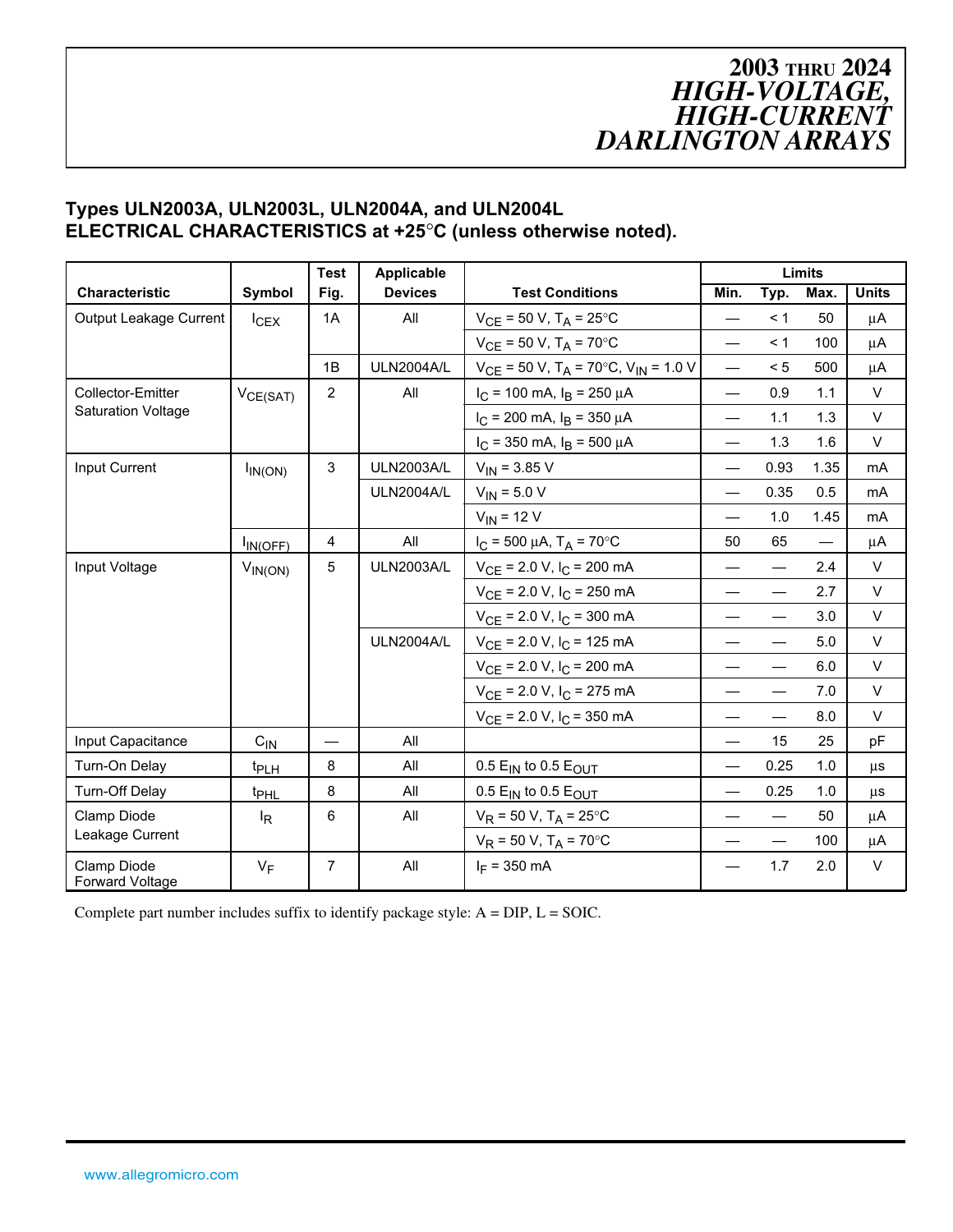#### **Types ULN2023A, ULN2023L, ULN2024A, and ULN2024L ELECTRICAL CHARACTERISTICS at +25**°**C (unless otherwise noted).**

|                                       | <b>Test</b><br>Applicable |                | Limits            |                                                                 |                          |                                  |                   |              |
|---------------------------------------|---------------------------|----------------|-------------------|-----------------------------------------------------------------|--------------------------|----------------------------------|-------------------|--------------|
| <b>Characteristic</b>                 | Symbol                    | Fig.           | <b>Devices</b>    | <b>Test Conditions</b>                                          | Min.                     | Typ.                             | Max.              | <b>Units</b> |
| Output Leakage Current                | $I_{CEX}$                 | 1A             | All               | $V_{CE}$ = 95 V, T <sub>A</sub> = 25°C                          | $\overline{\phantom{0}}$ | < 1                              | 50                | μA           |
|                                       |                           |                |                   | $V_{CE}$ = 95 V, T <sub>A</sub> = 70°C                          | $\equiv$                 | < 1                              | 100               | μA           |
|                                       |                           | 1B             | <b>ULN2024A/L</b> | $V_{CE}$ = 95 V, T <sub>A</sub> = 70°C, V <sub>IN</sub> = 1.0 V | $\equiv$                 | < 5                              | 500               | μA           |
| <b>Collector-Emitter</b>              | $V_{CE(SAT)}$             | 2              | All               | $I_C$ = 100 mA, $I_B$ = 250 µA                                  |                          | 0.9                              | 1.1               | $\vee$       |
| <b>Saturation Voltage</b>             |                           |                |                   | $I_C$ = 200 mA, $I_B$ = 350 $\mu$ A                             | $\overline{\phantom{0}}$ | 1.1                              | 1.3               | V            |
|                                       |                           |                |                   | $I_C$ = 350 mA, $I_B$ = 500 $\mu$ A                             | $\equiv$                 | 1.3                              | 1.6               | $\vee$       |
| Input Current                         | $I_{IN(ON)}$              | 3              | <b>ULN2023A/L</b> | $V_{IN}$ = 3.85 V                                               | $\equiv$                 | 0.93                             | 1.35              | mA           |
|                                       |                           |                | <b>ULN2024A/L</b> | $V_{IN}$ = 5.0 V                                                | $\equiv$                 | 0.35                             | 0.5               | mA           |
|                                       |                           |                |                   | $V_{IN}$ = 12 V                                                 | $\equiv$                 | 1.0                              | 1.45              | mA           |
|                                       | $I_{IN(OFF)}$             | $\overline{4}$ | All               | $I_C = 500 \mu A$ , T <sub>A</sub> = 70°C                       | 50                       | 65                               | $\qquad \qquad -$ | μA           |
| Input Voltage                         | $V_{IN(ON)}$              | 5              | <b>ULN2023A/L</b> | $V_{CE}$ = 2.0 V, $I_C$ = 200 mA                                | $\overline{\phantom{0}}$ |                                  | 2.4               | V            |
|                                       |                           |                |                   | $V_{CE}$ = 2.0 V, I <sub>C</sub> = 250 mA                       | $\overline{\phantom{0}}$ |                                  | 2.7               | V            |
|                                       |                           |                |                   | $V_{CE}$ = 2.0 V, $I_C$ = 300 mA                                | $\overline{\phantom{0}}$ |                                  | 3.0               | V            |
|                                       |                           |                | <b>ULN2024A/L</b> | $V_{CE}$ = 2.0 V, $I_C$ = 125 mA                                | $\overline{\phantom{0}}$ |                                  | 5.0               | V            |
|                                       |                           |                |                   | $V_{CE}$ = 2.0 V, $I_C$ = 200 mA                                | $\overline{\phantom{0}}$ | $\equiv$                         | 6.0               | V            |
|                                       |                           |                |                   | $V_{CE}$ = 2.0 V, $I_C$ = 275 mA                                | $\equiv$                 |                                  | 7.0               | V            |
|                                       |                           |                |                   | $V_{CE}$ = 2.0 V, $I_C$ = 350 mA                                |                          | $\qquad \qquad$                  | 8.0               | V            |
| Input Capacitance                     | $C_{IN}$                  |                | All               |                                                                 |                          | 15                               | 25                | pF           |
| Turn-On Delay                         | t <sub>PLH</sub>          | 8              | All               | 0.5 $E_{IN}$ to 0.5 $E_{OUT}$                                   | $\equiv$                 | 0.25                             | 1.0               | <b>us</b>    |
| <b>Turn-Off Delay</b>                 | t <sub>PHL</sub>          | 8              | All               | 0.5 $E_{IN}$ to 0.5 $E_{OUT}$                                   | $\qquad \qquad$          | 0.25                             | 1.0               | μs           |
| Clamp Diode                           | $\mathsf{I}_{\mathsf{R}}$ | 6              | All               | $V_R$ = 95 V, T <sub>A</sub> = 25°C                             | $\overline{\phantom{0}}$ | $\overbrace{\phantom{12322111}}$ | 50                | μA           |
| Leakage Current                       |                           |                |                   | $V_R$ = 95 V, T <sub>A</sub> = 70°C                             |                          | $\overline{\phantom{m}}$         | 100               | μA           |
| Clamp Diode<br><b>Forward Voltage</b> | $V_F$                     | $\overline{7}$ | All               | $I_F = 350$ mA                                                  |                          | 1.7                              | 2.0               | $\vee$       |

Complete part number includes suffix to identify package style:  $A = DIP$ ,  $L = SOIC$ .

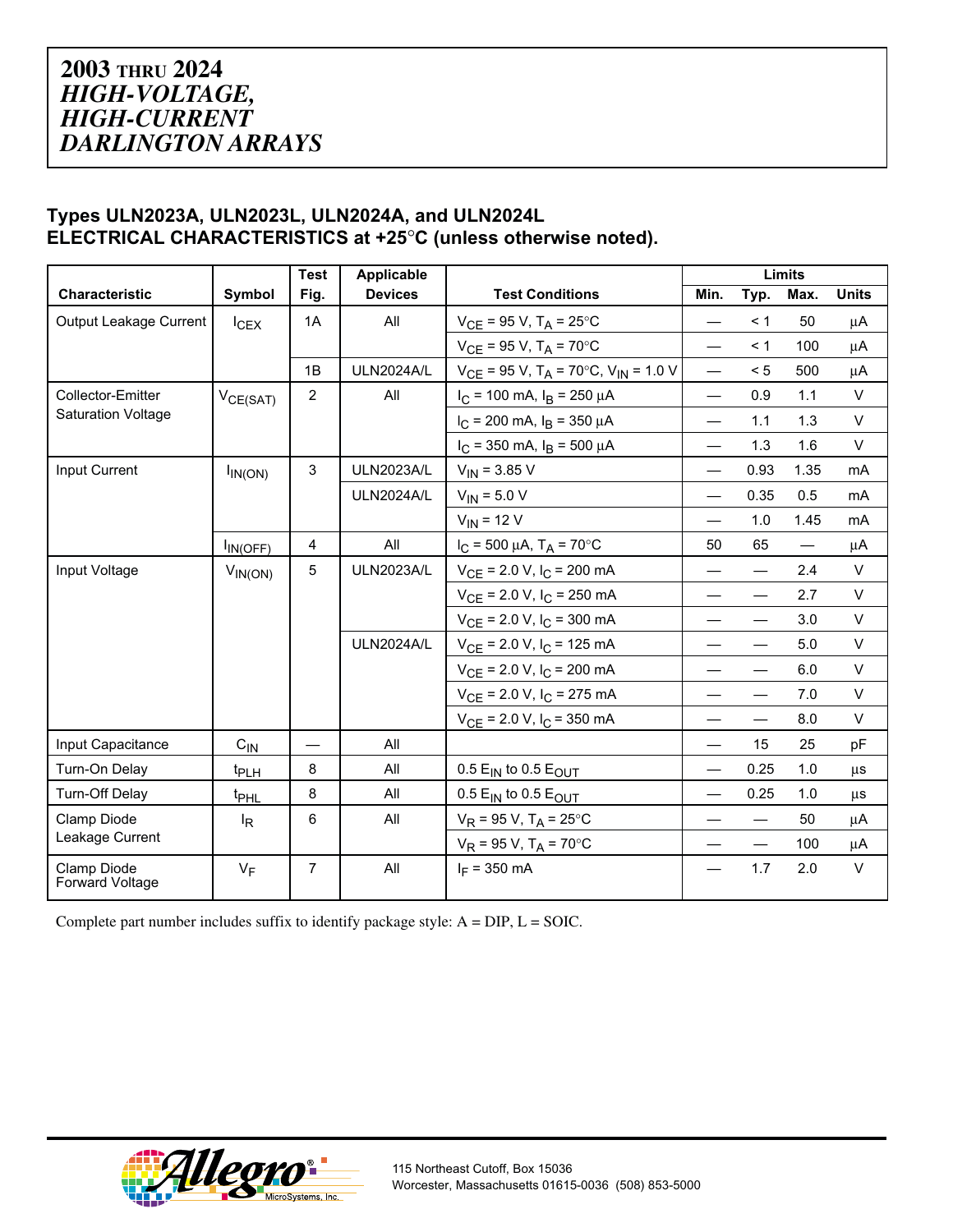**TEST FIGURES**









**FIGURE 3 FIGURE 4 FIGURE 5**







**FIGURE 6 FIGURE 7 FIGURE 8**



\* Complete part number includes a final letter to indicate package.

X = Digit to identify specific device. Specification shown applies to family of devices with remaining digits as shown.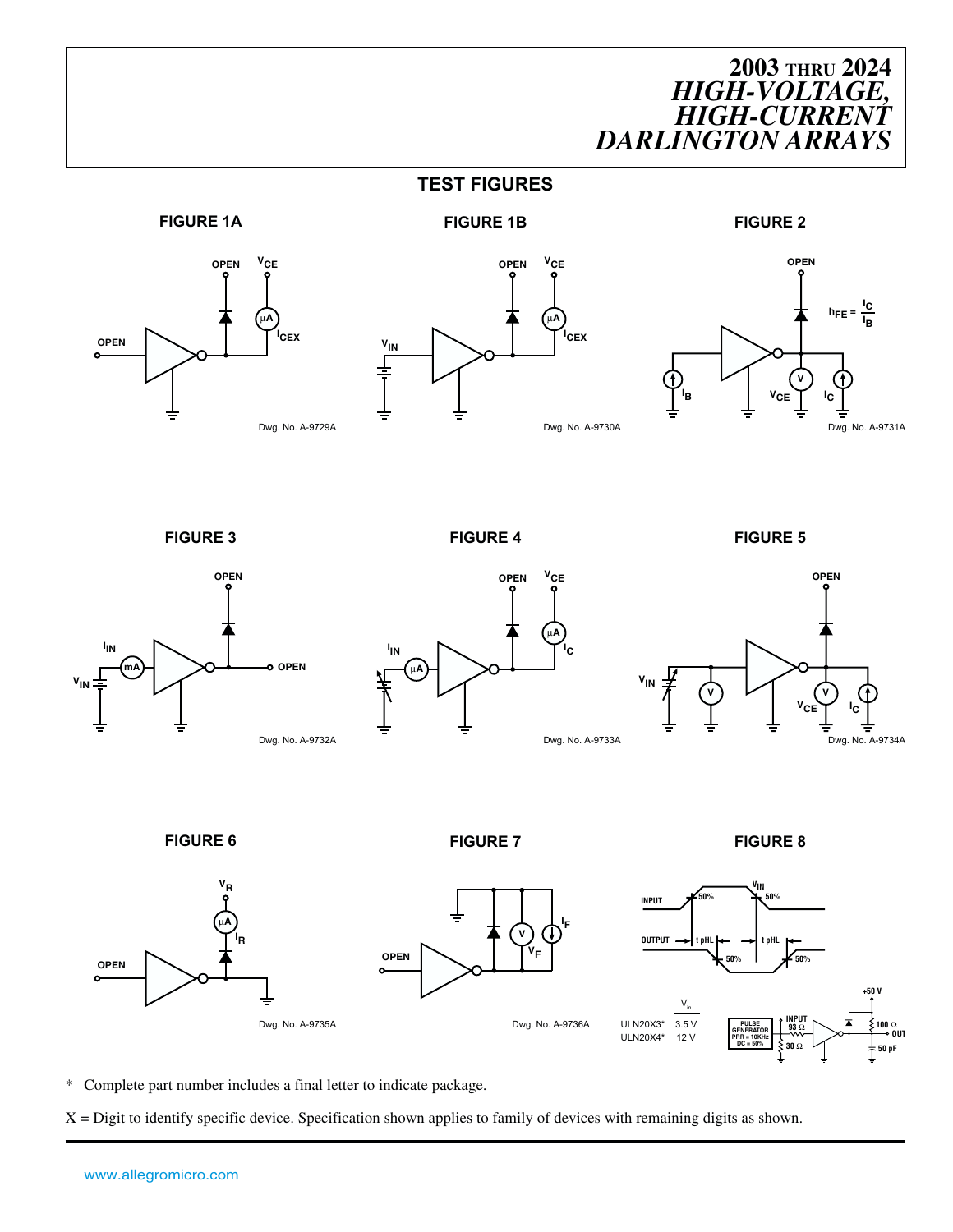

**(Small-Outline-Packaged Devices, Suffix 'L')**



**SATURATION VOLTAGE AS A FUNCTION OF COLLECTOR CURRENT**





#### **TYPICAL APPLICATIONS**



Dwg. No. A-9652



**COLLECTOR CURRENT AS A FUNCTION OF INPUT CURRENT**



115 Northeast Cutoff, Box 15036 Worcester, Massachusetts 01615-0036 (508) 853-5000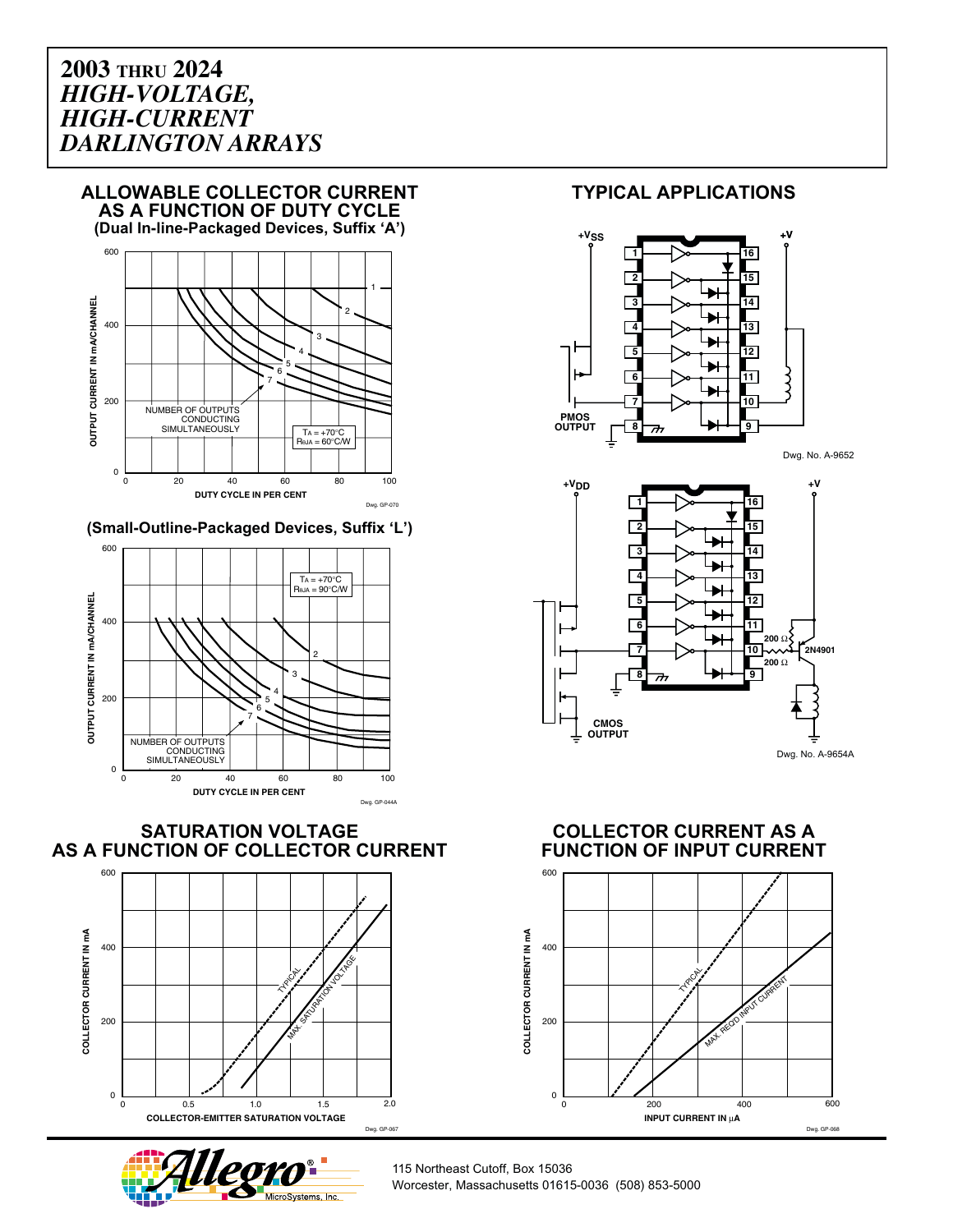#### **TYPICAL APPLICATIONS INPUT CURRENT**



**Dwg. No. A-9653A**



**Types ULN2003A, ULN2003L, ULN2023A, and ULN2023L**



**Types ULN2004A, ULN2004L, ULN2024A, and ULN2024L**





**Dwg. No. A-10,175**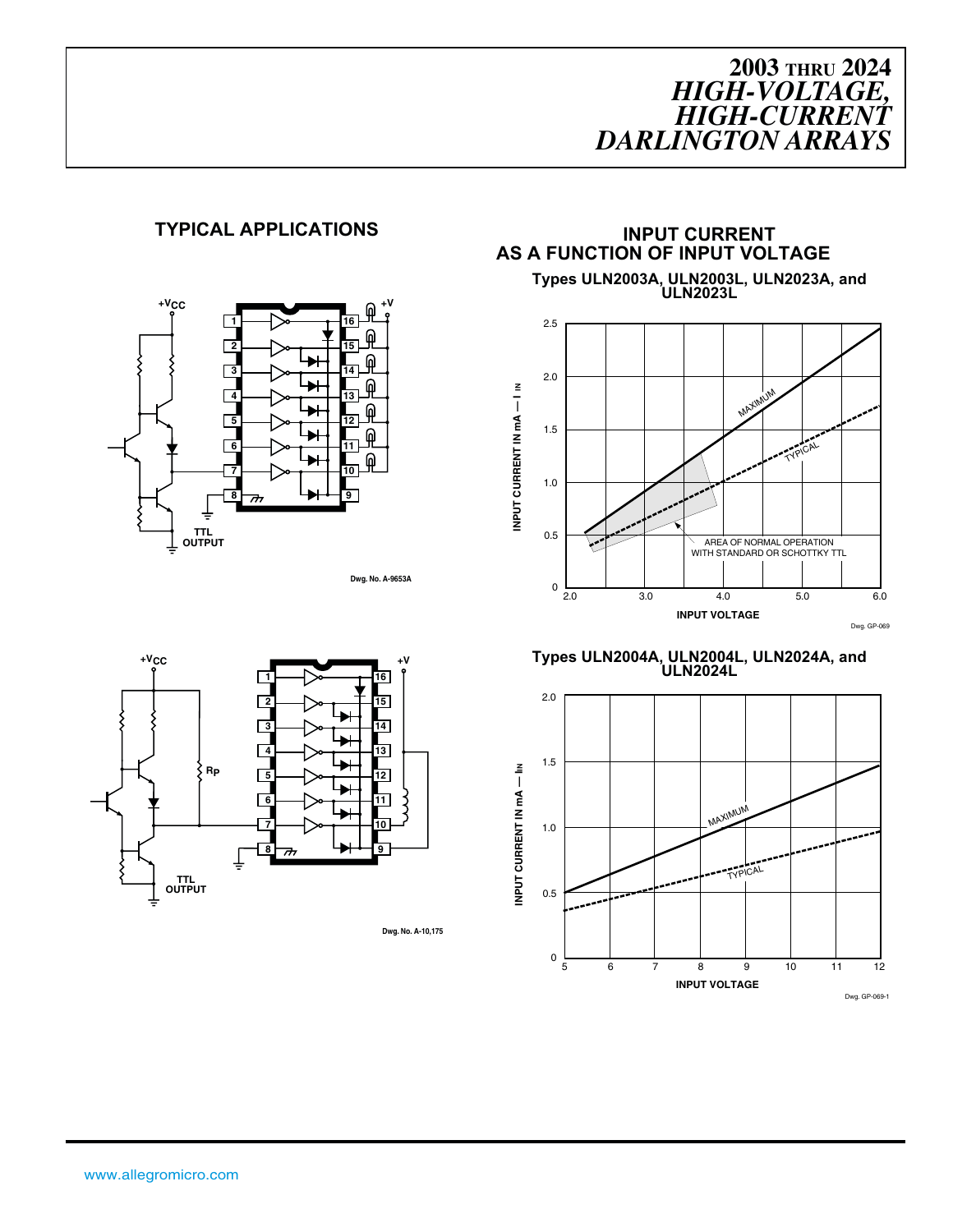

NOTES: 1. Leads 1, 8, 9, and 16 may be half leads at vendor's option.

- 2. Lead thickness is measured at seating plane or below.
- 3. Lead spacing tolerance is non-cumulative.
- 4. Exact body and lead configuration at vendor's option within limits shown.



115 Northeast Cutoff, Box 15036 Worcester, Massachusetts 01615-0036 (508) 853-5000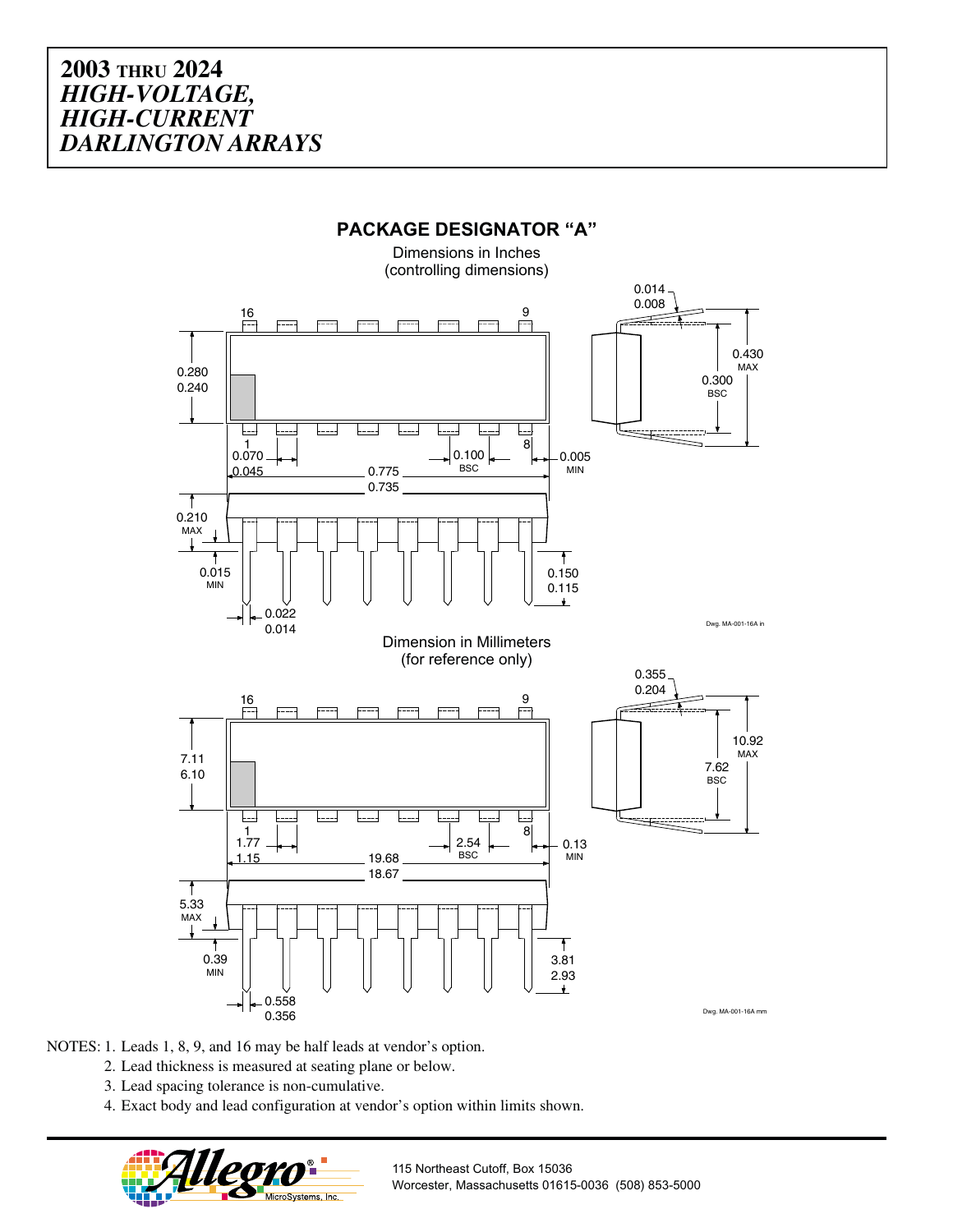



2. Exact body and lead configuration at vendor's option within limits shown.